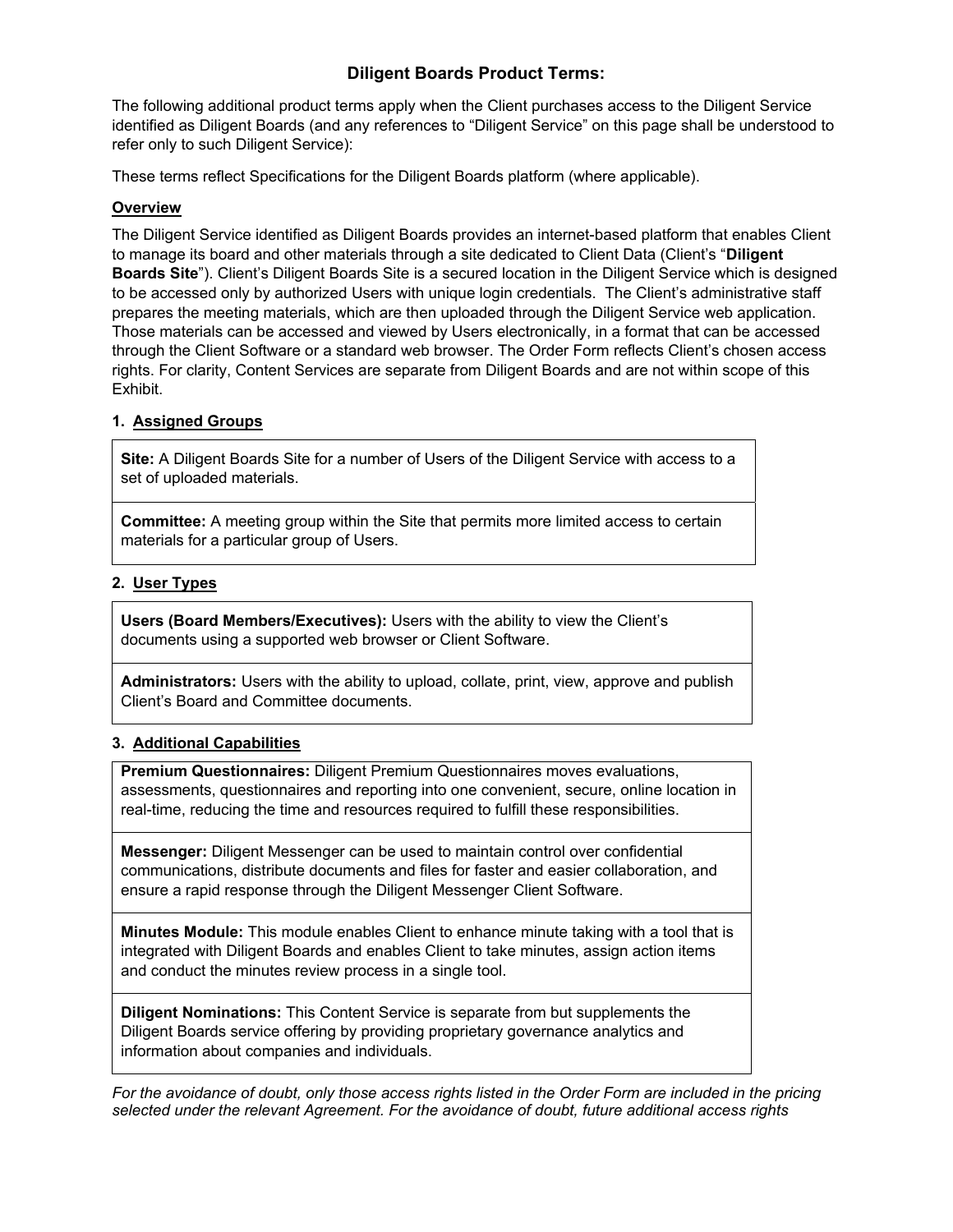*offering new functionality may be made available at additional cost. A Diligent representative can provide pricing for access rights not listed in the Order Form.* 

## **4. Access for Administrators**

The Diligent Service allows all designated Administrators, i.e., the company secretary and administrative personnel, to upload, collate, print, view, approve and publish the Client's board, committee and meeting group documents with Web Admin, as currently available at web.diligentboards.com.

# **5. Access for Users**

Each User can access the Diligent Boards Site with unique login credentials through the Client Software and supported web browsers (i.e. Director Web, currently available at director.diligentboards.com or iOS Apps).

### **6. Implementation Process**

After execution of this Agreement, Diligent offers a comprehensive onboarding process which includes:

 An onboarding plan to support the priorities, objectives and timelines of the client and sets milestones and goals for both Diligent and Client to ensure successful adoption of the Diligent Service. Client shall reasonably cooperate with Diligent in order to implement all Diligent Services included in the Client's subscription.

*Implementation timeframes may vary depending on the Client's unique requirements and scope of products subscribed to, but typically range from 4‐6 weeks from commencement to completion.*

### **7. Training and Support**

Diligent training for Users includes:

- Administrator training focuses on all aspects of Diligent Boards that Administrators will use to successfully manage Board, Committee, and other group meetings, and securely support Board and group activities beyond the boardroom, including user & site management.
- Director/Executive/End User training ensures your users can access, navigate and annotate their materials with ease, locate historical and resource materials, submit votes/resolutions, and securely access meeting details.

The Diligent "Help Center" provides for quick, easy access to a series of self-help tools, tutorials and "how to" video guides from within the Diligent Service (i.e. Web Admin, Web Director and iOS Apps).

Diligent Customer Support provides email and phone support 24/7/365 to assist all user types with Diligent Boards-related queries.

*Support calls may be recorded for quality assurance.*

#### **8. Updates**

Updates to the Diligent Service and Client Software are included **at no additional cost**.

#### **9. Failover / Backup**

The Diligent Service includes a fault tolerant system configuration that is included **at no additional cost**. Client Data will reside on the Client's Diligent Boards Site in a primary data center, which is replicated to a secondary data center continuously. Each data center is capable of delivering the Diligent Service. Additionally, each data center is built with hardware and network redundancy to offer continuous delivery of the Diligent Service. System availability is continuously monitored and failover is initiated if a primary data center becomes unavailable.

#### **10. Security**

Diligent uses encryption algorithms, consistent with generally-accepted standards and practices adopted and implemented by software-as-a-service ("SAAS") providers, designed to limit unauthorized access to Client Data. Each User will have a unique User ID and password which will be required for the User to access Client's Diligent Boards Site. Diligent enforces password strength requirements, including frequency of password changes, according to Client's request.